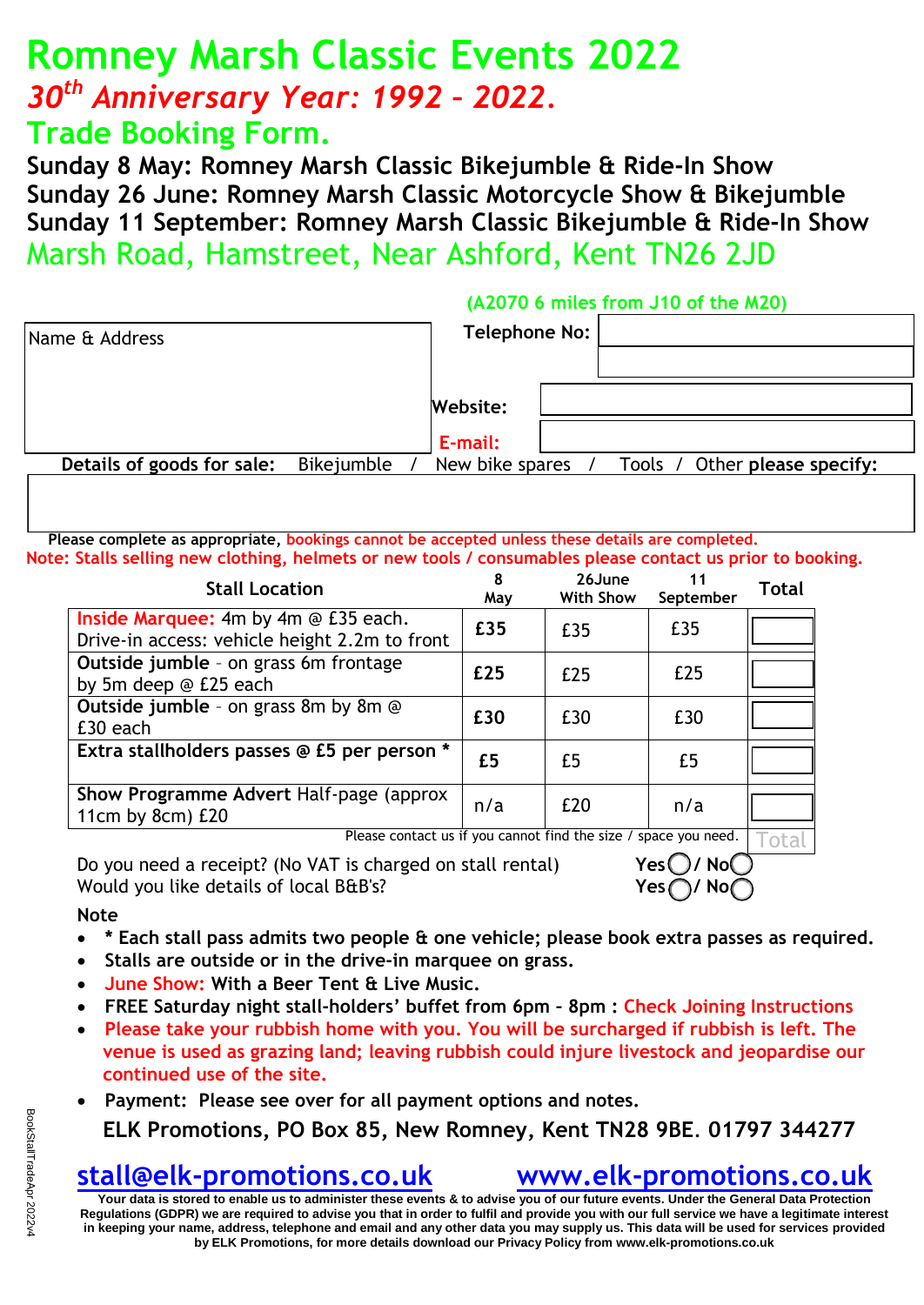## **Payment Options : Cheque or BACS Preferred!**

**To pay by cheque,** send a cheque made payable to **ELK Promotions** with your booking form **and Risk assessment.**

**To pay by BACS** please return your booking form and **risk assessment** and advise us you've made payment and quote your name and event date in the narrative. Our BACS details are:

Bank: **Santander** Account Name: **J Diplock t/a ELK Promotions** Sort Code: **09-06-66** Account Number: **41520561** Payment Reference: **Your name and event date(s)**

**To pay by card** phone 01797 344277 Or request an invoice Or complete your details and return:

| Please charge my credit/debit card |                                                       |  |  |  |  |  |  |  |  |  |
|------------------------------------|-------------------------------------------------------|--|--|--|--|--|--|--|--|--|
| Cardholders<br>name                |                                                       |  |  |  |  |  |  |  |  |  |
|                                    |                                                       |  |  |  |  |  |  |  |  |  |
| Card number                        | $\blacksquare$<br>۰<br>$\blacksquare$                 |  |  |  |  |  |  |  |  |  |
| Expiry date                        |                                                       |  |  |  |  |  |  |  |  |  |
| 3-digit security code              |                                                       |  |  |  |  |  |  |  |  |  |
| Amount                             | We do not store any card details you may supply.<br>٠ |  |  |  |  |  |  |  |  |  |

Contact us to pay by PayPal. **Bookings will only be accepted with full payment.** 

## **Booking Notes – Please Read**

### **COVID19:**

There are no restrictions currently in place, but be aware that you will be expected to comply with any restrictions in place at the time of event.

### **Booking Conditions**

We will always try to meet your stall requirements but this may not always be possible due to circumstances. We reserve the right to refuse entry for unsuitable goods not within the spirit of the autojumble.

ELK Promotions reser[ve the right to cancel or alter any event subject to circumstan](www.mobiletransaction.org/card-machine-small-business-uk)ces. If the event is cancelled or if you are unable to attend your booking will be carried forward to our next event or you can request a refund if we are notified within 48 hours of the event.

Unless we are previously advised, your stall may be re-let if you do not attend by 8:30am.

Stallholders are expected to remain on site until 14:30. NO VEHICLE MOVEMENTS WHILST THE PUBLIC ARE ON SITE. This is for health & safety reasons and also our exit gate is narrow and not suited to two-way traffic, and is in the interests of the event. In the event of poor weather etc, this is flexible and any changes will be announced on the day, please contact us if you have a problem with this.

You are recommended to provide your own public liability insurance. Visit these websites to buy Stallholders PLI: [www.bloomhills.co.uk or](http://www.bloomhills.co.uk) www.graham-sykes.co.uk/stallholder-insurance/

Traders selling new motorcycle clothing, incl[uding helmets, boots and gloves, must ensure that](http://www.graham-sykes.co.uk/stallholder-insurance/) it complies with current PPE legislation and all required labelling is intact and displayed. This applies to ALL motorcycle clothing offered for sale at this event and is the responsibility of the trader - Trading Standards have already attended several motorcycle events to enforce legislation.

### **Site Details**

Camping on your pitch is available on the night preceding the event. Site gates are locked at 11pm, and there will be overnight security.

Set up time is generally from 4pm to 8pm on Saturday, and from 6:30am on Sunday, check joining instructions to confirm times. Please take your rubbish home, you will be surcharged if rubbish is left. **Kent County Council Act 2001.** This Act requires regular traders selling second-hand goods in Kent (excluding books, clothes and some other items) to register free of charge with Kent County Council and to keep a record of used items sold in Kent for over £100. For guidance and registration contact KCC Trading Standards on 0345 6089515

**If you have any questions please don't hesitate to Contact Us. ELK Promotions, PO Box 85, New Romney, Kent TN28 9BE**. **01797 344277**

**[stall@elk-promotions.co.uk](mailto:stall@elk-promotions.co.uk) [www.elk-promotions.co.uk](http://www.elk-promotions.co.uk/)**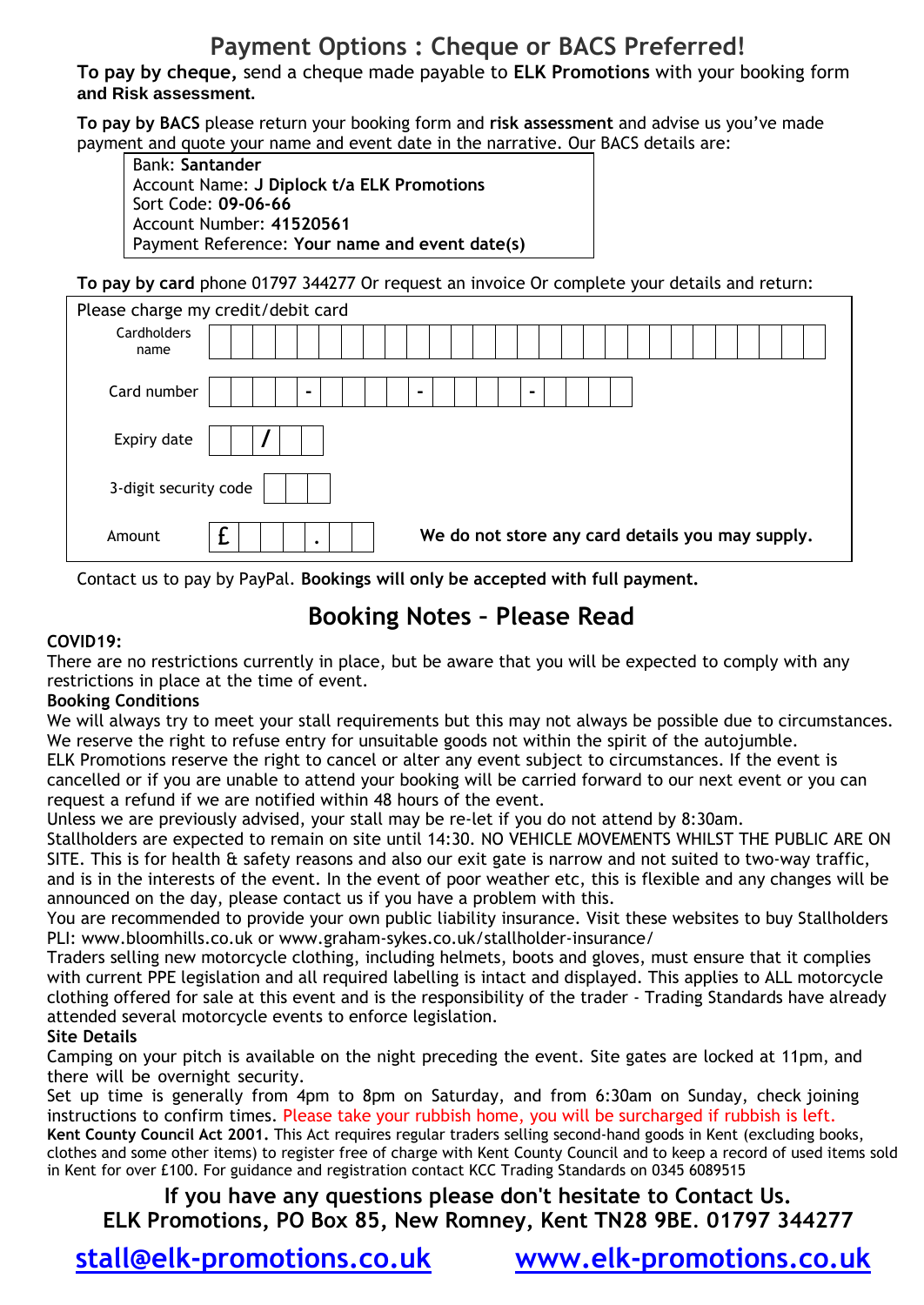# **South of England Classic Motorcycle Autojumbles & Shows** Sundays 27 March; 31 July & 30 October 2022 **South of England Showground, Ardingly, Near Gatwick RH17 6TL Trade Stall Booking Form**

| Name & address             |              | Telephone No: |                                                  |
|----------------------------|--------------|---------------|--------------------------------------------------|
|                            |              | Website:      |                                                  |
|                            |              | E-mail:       |                                                  |
| Details of goods for sale: | Bikejumble / |               | New bike spares / Tools / Other - please specify |

#### **Bookings cannot be accepted unless these details are completed. Stalls selling new clothing, helmets or new tools / consumables please contact us prior to booking.**

| <b>Stall Location</b>                                                                                                                                                         | Stall Type / Size                                                                  | Sunday<br>27 March | Sundav<br>31 July | Sunday<br>30 Oct | <b>Total</b> |
|-------------------------------------------------------------------------------------------------------------------------------------------------------------------------------|------------------------------------------------------------------------------------|--------------------|-------------------|------------------|--------------|
| <b>Clean Goods: Queens Jubilee</b><br><b>Show Hall.</b> New goods / clothing /<br>books etc. Full drive-in access, but<br>vehicles must be parked outside.<br>Concrete floor. | <b>Indoor</b> wall stall. Power<br>available. 3m frontage by<br>2m deep @ £35 each | £35                | £35               | £35              |              |
| Jumble: Robins Hall. Full drive-in                                                                                                                                            | 6m by 6m £40.00                                                                    | £40                | £40               | £40              |              |
| access, vehicle can be parked on<br>stall. Concrete floor.                                                                                                                    | Extra 3m x 6m bays<br>available @ £20 per bay.                                     | £20                | £20               | £20              |              |
| Jumble : Abergavenny Building.<br>Full drive-in access, vehicle parking                                                                                                       | Wall stall (power available)<br>8m by 6m £40.00                                    | £40                | £40               | £40              |              |
| on stall. Electricity available on wall<br>stalls. Compacted sand floor.                                                                                                      | Centre stall<br>8m by 6m £40.00                                                    | £40                | £40               | £40              |              |
| <b>Jumble: Young Farmers Small</b><br>Hall: Limited drive-in access,<br>concrete floor.                                                                                       | Approx 6m by 6m £40.00                                                             | £40                | £40               | £40              |              |
| <b>Outside Hard-standing</b>                                                                                                                                                  | 6m by 6m £30                                                                       | £30                | £30               | £30              |              |
| <b>Outside Grass</b>                                                                                                                                                          | 6m by 6m £30                                                                       | £30                | £30               | £30              |              |
| Extra stallholders passes *                                                                                                                                                   | £5 per person                                                                      | £5                 | £5                | £5               |              |
| <b>Rank Lodge: Budget Onsite</b><br>Accommodation.                                                                                                                            | Saturday 24 July &<br>Saturday 30 October:<br>£24 per person per night             | £24                | £24               | £24              |              |
| <b>Show Programme Advert</b>                                                                                                                                                  | Half-page (approx 11cm<br>by 8cm) £20<br>$\sim$ $\sim$ $\sim$ $\sim$               | £20                | £20               | £20              |              |

**Please contact us if you cannot find the size / space you need.** | **Total** 

Would you like to be in the same plot as 2022?

- **To ensure your stall space, make sure you book & pay asap. On the day plus £5.** Do you need a receipt? (No VAT is charged on stall rental) Would you like details of local B&B's or the onsite budget accommodation?
- Would you like electricity? (Jubilee & Abergavenny Building wall stalls only)

Each stall pass admits 2 people & one vehicle, please book extra passes as required.

**Payment: Please see over for all payment options and notes.**

## **ELK Promotions, PO Box 85, New Romney, Kent TN28 9BE**. **01797 344277 [stall@elk-promotions.co.uk](mailto:stall@elk-promotions.co.uk) [www.elk-promotions.co.uk](http://www.elk-promotions.co.uk)**

**Your data is stored to enable us to administer these events & to advise you of our future events. Under the General Data Protection Regulations (GDPR) we are required to advise you that in order to fulfil and provide you with our full service we have a legitimate interest in keeping your name, address, telephone and email and any other data you may supply us. This data will be used for services provided by ELK Promotions, for more details download our Privacy Policy from [www.elk-promotions.co.uk](http://www.elk-promotions.co.uk)** 

**Yes (** 

**Yes**  $\bigcup$  **No Yes / No Yes**◯/ No(